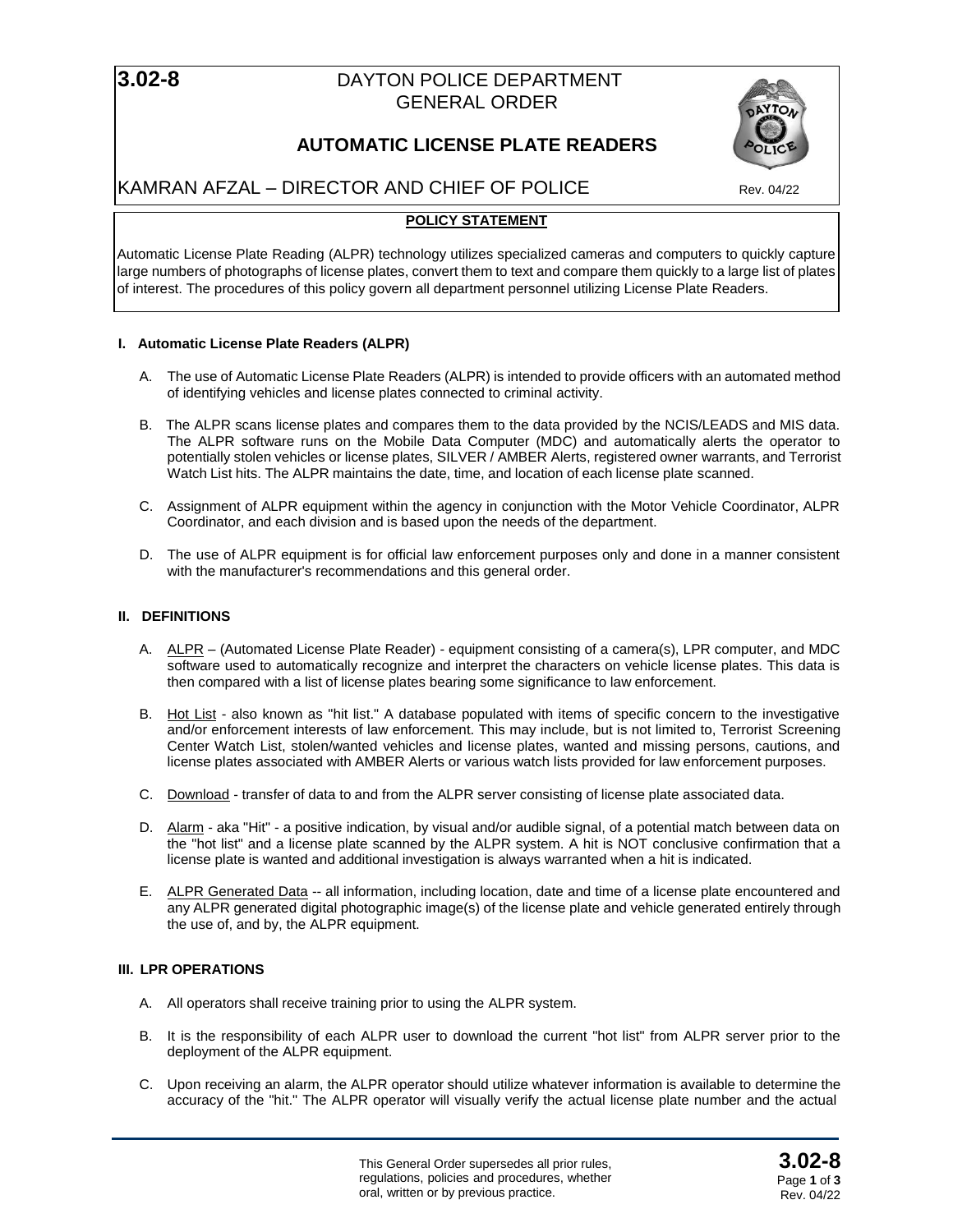

read on the LPR screen are the same, i.e., same characters and numbers. The operator will confirm the "hit" is still active by running the information through NCIC/LEADS via Teletype or MDC. Receipt of an ALPR alarm is NOT sufficient probable cause to warrant a stop or arrest without additional verification.

- D. Upon receipt of an alarm, the ALPR operator will use established procedures in taking enforcement action based on the seriousness of the offense.
- E. Additional information may be entered into the ALPR system at any time. Broadcast information received following the initial download should be manually entered immediately upon receipt by the ALPR operator. The reason for the entry shall be included in the "note" portion of the entry screen, i.e., stolen vehicle, missing person, abduction, Amber Alert, robbery suspect, etc.
- F. Upon completing the manual entry, the operator should query the ALPR data to determine if the license plate was scanned previously. ALPR operators should ensure that any manually entered plates are promptly removed when the original reason for entry is no longer valid.

### **IV. DEPLOYMENT**

- A. ALPR equipped vehicles may be used in a routine patrol capacity. They should NOT, however be intentionally used in a manner or location that will increase the risk of damage to ALPR equipment, such as, civil disturbance situations.
- B. Operation of ALPR equipped vehicles shall be in accordance with General Order 3.02-4 Police Vehicles.
- C. Supervisors should make every effort to deploy ALPR equipped vehicles on a regular basis and must give permission for the units to be deployed in a covert application.

#### **V. MAINTENANCE**

- A. Under no conditions should an ALPR operator attempt to modify the ALPR equipment or software operating system without permission from the ALPR coordinator.
- B. ALPR camera lenses may be cleaned with glass cleaner or mild soap and water and a soft, nonabrasive cloth.
- C. Damage to ALPR equipment shall be immediately reported to a supervisor. The supervisor will document and investigate the damage.
- D. The ALPR coordinator will be notified of any ALPR equipment needing maintenance, removal, or repair. This information should be submitted via e-mail or to the Division Coordinators. The ALPR coordinator will coordinate all maintenance and repair with the appropriate ALPR vendor. The vehicle does not need to be removed from service once the damaged or malfunctioning ALPR is secured or removed from the vehicle.

#### **VI. INVESTIGATIONS**

- A. Every police officer has access to previous license plate reads via the Executive Information System (EIS) or through the respective license plate reader program.
- B. Personnel may access ALPR data for law enforcement purposes only.
- C. It is recommended that officers and detectives check the EIS system or the respective license plate reader program for any previous reads for investigations where full or partial license plates are known. This information can prove to be very valuable in regard to locating a vehicle that is either stolen or utilized in a crime.
- D. The ALPR Coordinator will be the primary point of contact for any ALPR record requests.